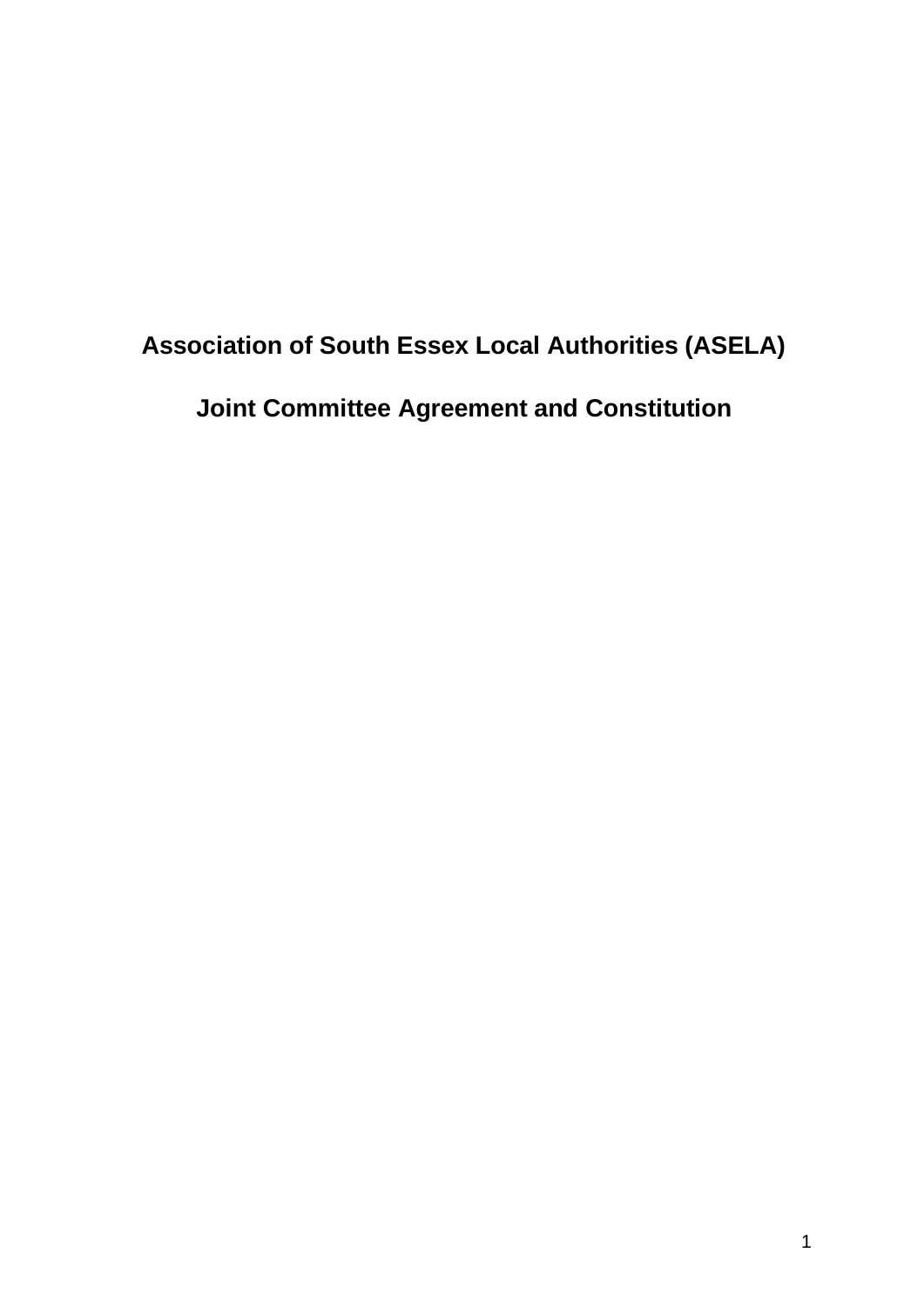## **1. Introduction**

-

- 1.1 The core purpose of the Joint Committee is to provide place leadership for South Essex. Recognising that through a collaborative approach, the constituent authorities will be best placed to develop and deliver a vision for South Essex up to 2050, promoting healthy growth for communities.
- 1.2 The Joint Committee will focus on the strategic opportunities, regardless of individual local authority boundaries for the South Essex economic corridor to influence and secure the strategic infrastructure that will help individual areas to flourish and realise their full economic and social potential.
- 1.3 This agreement sets out how the ASELA Joint Committee shall operate in seeking to deliver its overarching purpose, what powers and functions it holds, how decisions are made and the procedures that are followed to ensure that it operates efficiently, effectively and is both transparent and accountable.
- 1.4 The Joint Committee shall come into effect from 1<sup>st</sup> April 2021.
- 1.5 The Association shall operate and discharge its functions through a Joint Committee between all local authorities formally established in accordance with Sections 101 and 102 of the Local Government Act 1972 and who have agreed to form part of the Joint Committee and made the agreed financial contribution to support the work of the joint committee. It has 7 members, being
	- a councillor (elected member) appointed by each of the 'Constituent Councils' which includes –
		- o Basildon Borough Council
		- o Brentwood Borough Council
		- o Castle Point Borough Council
		- o Essex County Council
		- o Rochford District Council
		- o Southend Borough Council
		- o Thurrock Council
- 1.6 The Joint Committee shall have the ability to agree to additional local authorities, who it is considered are able to contribute to the aims of the Joint Committee, to join the committee as a 'constituent council'. Any such authorities will need to have formally agreed, in accordance with Section 101 of the Local Government Act 1972 to form part of the Joint Committee and made the agreed financial contribution to support the work of the Joint Committee.
- 1.7 The Joint Committee is subject to overview and scrutiny through constituent authorities' own scrutiny arrangements.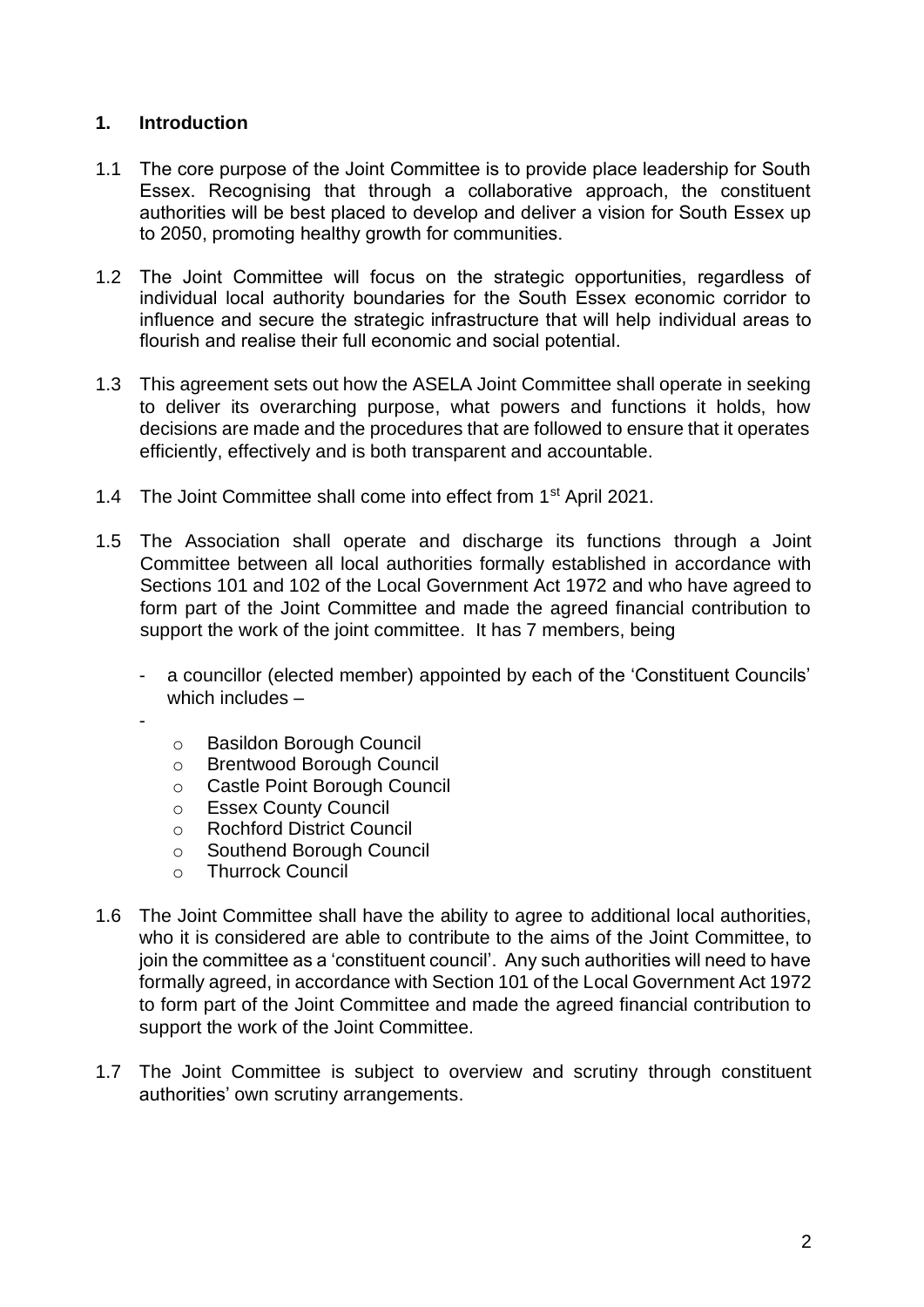## **2. Principles**

- 2.1 This agreement and the terms of reference provide a basis for the work of ASELA. A review of this document shall be undertaken by the Joint Committee at the end of the 2021/22 municipal year and annually thereafter.
- 2.2 The Joint Committee and its proceedings are bound by the provisions of Schedule 12 of the Local Government Act 1972, but shall be expected to operate in accordance with the local arrangements set out in these governing documents.
- 2.3 There shall be no transfer of powers currently held by any constituent authority to the Joint Committee and this document makes no provision for such. The only functions exercisable by the Joint Committee are those set out in paragraph 6.5 of the appendix to this document.
- 2.4 Any decision taken by the Joint Committee on a question relating to a matter that is in the preserve of a specific local authority shall be subject to the support and agreement of that specific authority.
- 2.5 An 'accountable body<sup>1</sup>' in relation to the functions and resources of ASELA shall be agreed by the Joint Committee
- 2.6 A local authority will be designated to provide secretariat to the Joint Committee which shall be agreed by the Joint Committee

 $1$  The accountable body must be a local authority which is a constituent council.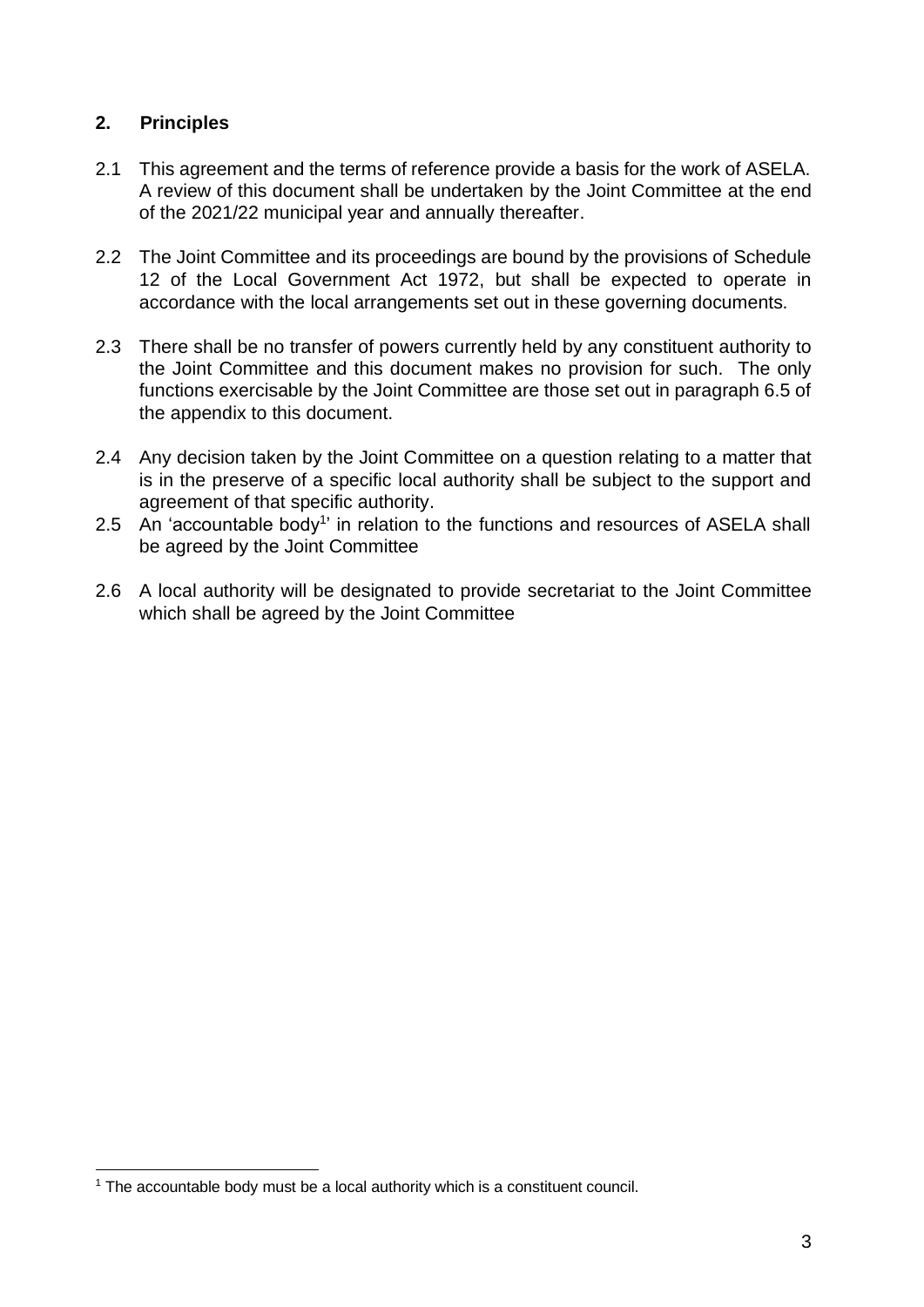## **RESPONSIBILITY FOR FUNCTIONS**

#### **A. JOINT COMMITTEE**

#### 1. **Overview**

- 1.1 The Joint Committee has been formally established by all constituent councils in accordance with Sections 101 and 102 of the Local Government Act 1972 to discharge the functions of ASELA as set out in this Constitution.
- 1.2 The Joint Committee and its proceedings are bound by the provisions of Schedule 12 of the Local Government Act 1972, but the constituent council have expressed an intention to operate in accordance with the local arrangements set out in these governing documents.

#### 2. **Membership**

#### 2.1 **Appointment**.

Membership of the Joint Committee shall consist of the Constituent Council Members who comprise the Joint Committee, whereby each shall appoint –

- (i) one of its elected members as a member of the joint committee, preferably to be the Leader of the Council; and
- (ii) another elected member as a substitute member to act in the absence of the member appointed under (i) above

The Joint Committee shall have the ability to appoint co-opted members (without voting rights) to the Joint Committee as they see fit.

#### 2.2 **Term of Membership**

- (a) Members or substitute members cease to be a member or substitute member of the joint committee –
	- (i) if they cease to be a member of the constituent council that appointed them; or
	- (ii) A person may resign as a member or substitute member of the joint committee by written notice served on the proper officer of the council of the constituent council that appointed them; or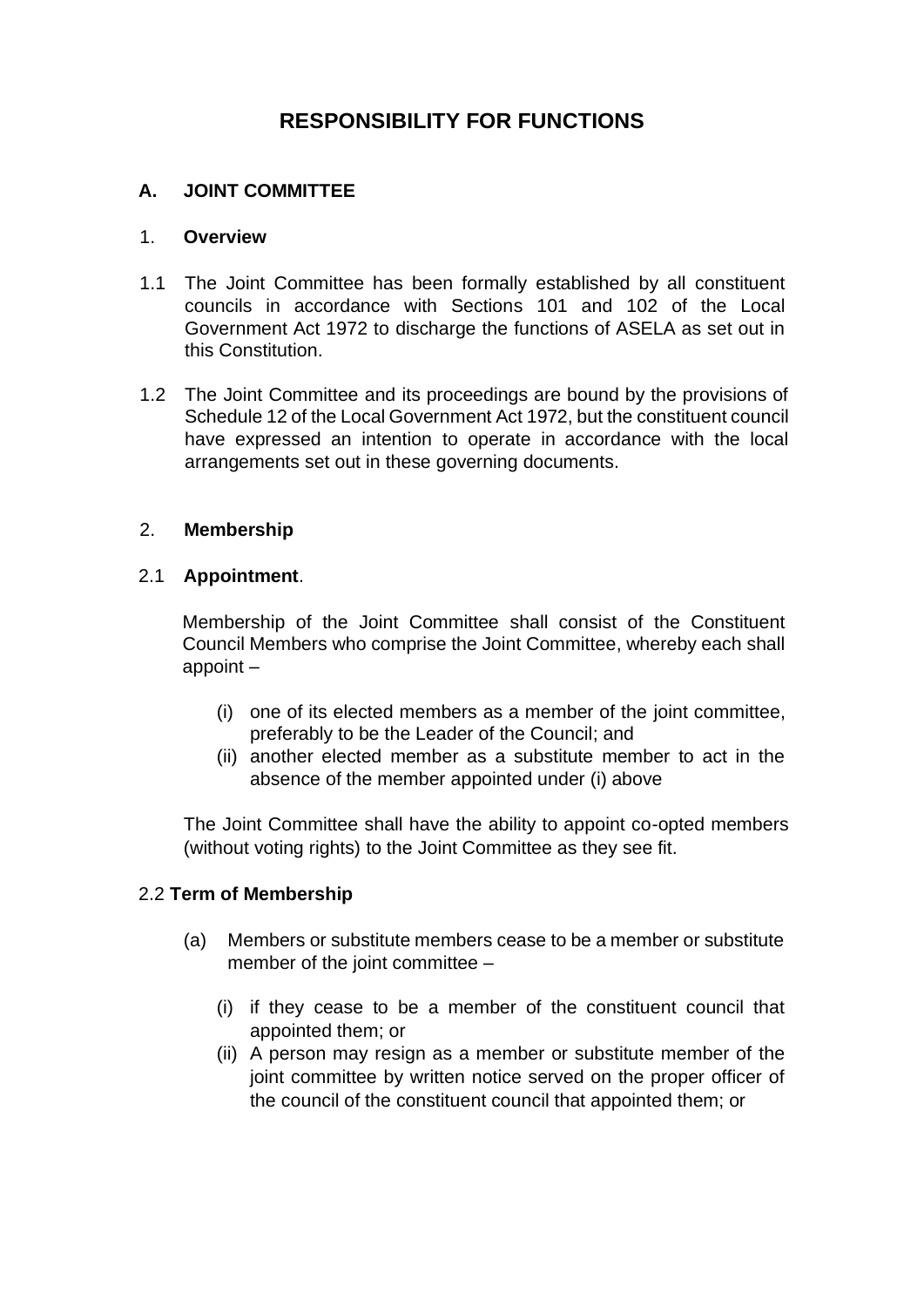- (b) Where a member or substitute member's appointment ceases the constituent council that made the appointment must, as soon as practicable, give written notice of that fact to the Association's Secretariat and appoint another of its elected members in that person's place;
- (c) A constituent council may at any time terminate the appointment of a member or substitute member appointed by it to the Association and appoint another of its elected members in that person's place.
- (d) Where a constituent council exercises its power under subparagraph (c), it must give written notice of the new appointment and the termination of the previous appointment to the Association's Secretariat and the new appointment shall take effect and the previous appointment terminate with immediate effect.
- 2.3 **Chair** A Chair and Vice-Chair shall be appointed at the first meeting of the joint committee. Appointment of a new Chair and Vice-Chair shall take place by the end of June each year, following the annual meetings of all constituent councils. The Chair or, in his or her absence, the Vice-Chair shall chair all meetings of the joint committee when present.
- 2.4 **Quorum**. No business of the joint committee shall be transacted unless at least half of the Constituent Council Members or substitute members appointed are present.

## 3. **Meetings and Procedure**

#### 3.1 **Voting**

- (a) Subject to those matters at paragraph (d) below, any matters that are to be decided by the joint committee are to be decided by a majority of the members present and voting on that question at a meeting of the joint committee, such majority to include substitute members, acting in place of members.
- (b) Each member, or a substitute member acting in that member's place, is in post is to have one vote and no member or substitute member is to have a casting vote.
- (c) If a vote is tied on any matter it shall be deemed not to have been carried and there shall be no casting vote.
- (d) A decision on a question relating to a matter that is in the preserve of a specific local authority shall be subject to the support and agreement of that specific authority.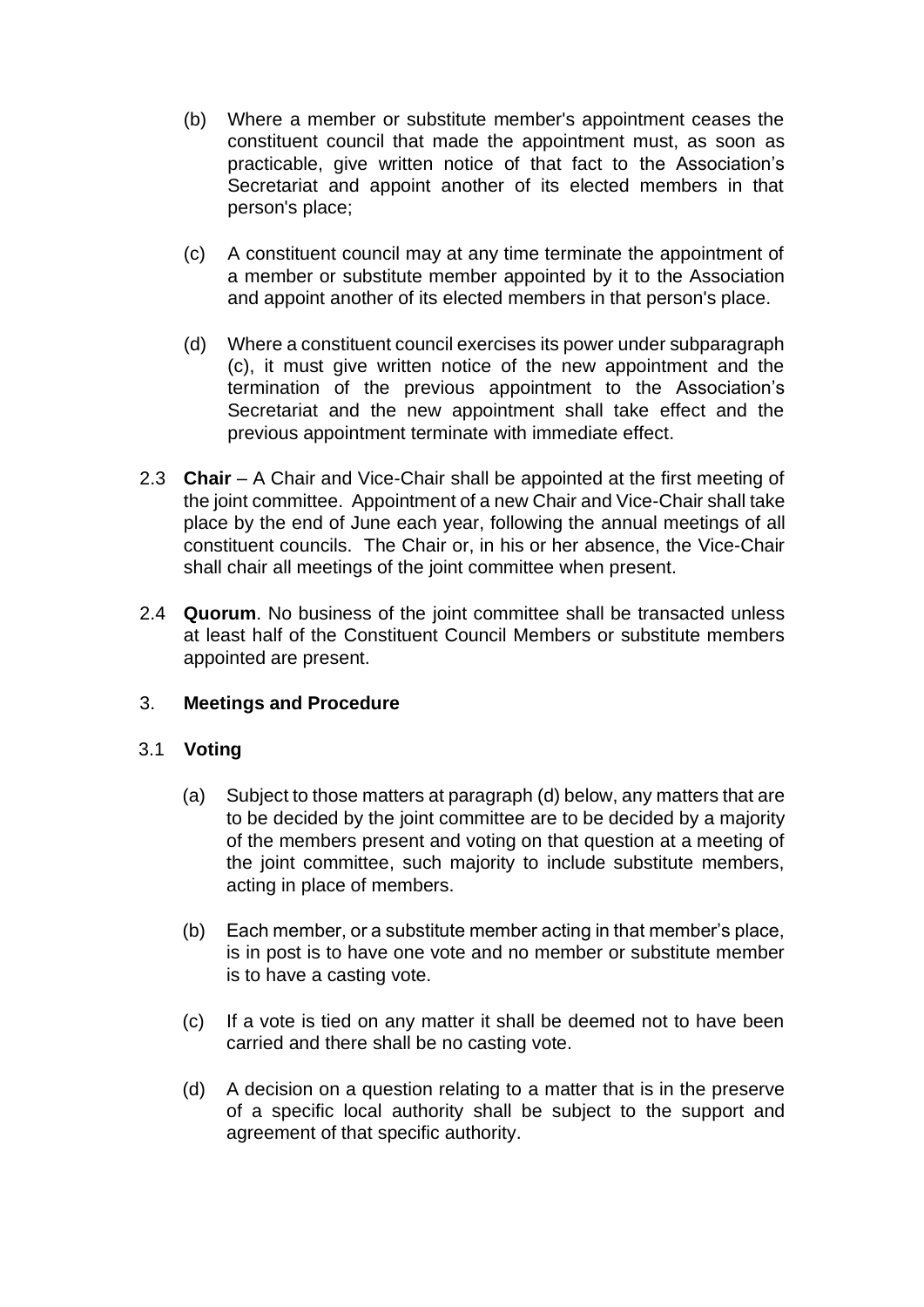## **3.2 Procedure**

- (a) The joint committee will conduct business in accordance with the meeting standing orders set out in these terms of reference.
- (b) The proceedings of the joint committee are not invalidated by any vacancy among its members or substitute members or by any defect in the appointment or qualifications of any member or substitute member

## **4. Sub-Committees and advisory bodies**

- 4.1 The joint committee
	- (a) may establish such other sub-committees, which may include the cooption of any non-voting members, as it sees fit; and
	- (b) may establish such advisory panels and ad-hoc working groups as it considers may be expedient to assist it.

#### **5. Delegation**

- 5.1 The exercise of the joint committee's functions may be delegated to:
	- (a) a sub-committee; or
	- (b) an officer of one of the constituent councils .

A record of such delegations shall be maintained

## **6. Core Purpose, Aims and Functions**

#### **Core Purpose and aims**

- 6.1 The core purpose of the Joint Committee is to provide place leadership for South Essex. Recognising that through a collaborative approach, the constituent authorities will be best placed to develop and deliver a vision for South Essex up to 2050, promoting healthy growth for communities.
- 6.2 The Joint Committee will focus on the strategic opportunities, regardless of individual local authority boundaries for the South Essex economic corridor to influence and secure the strategic infrastructure that will help individual areas to flourish and realise their full economic and social potential.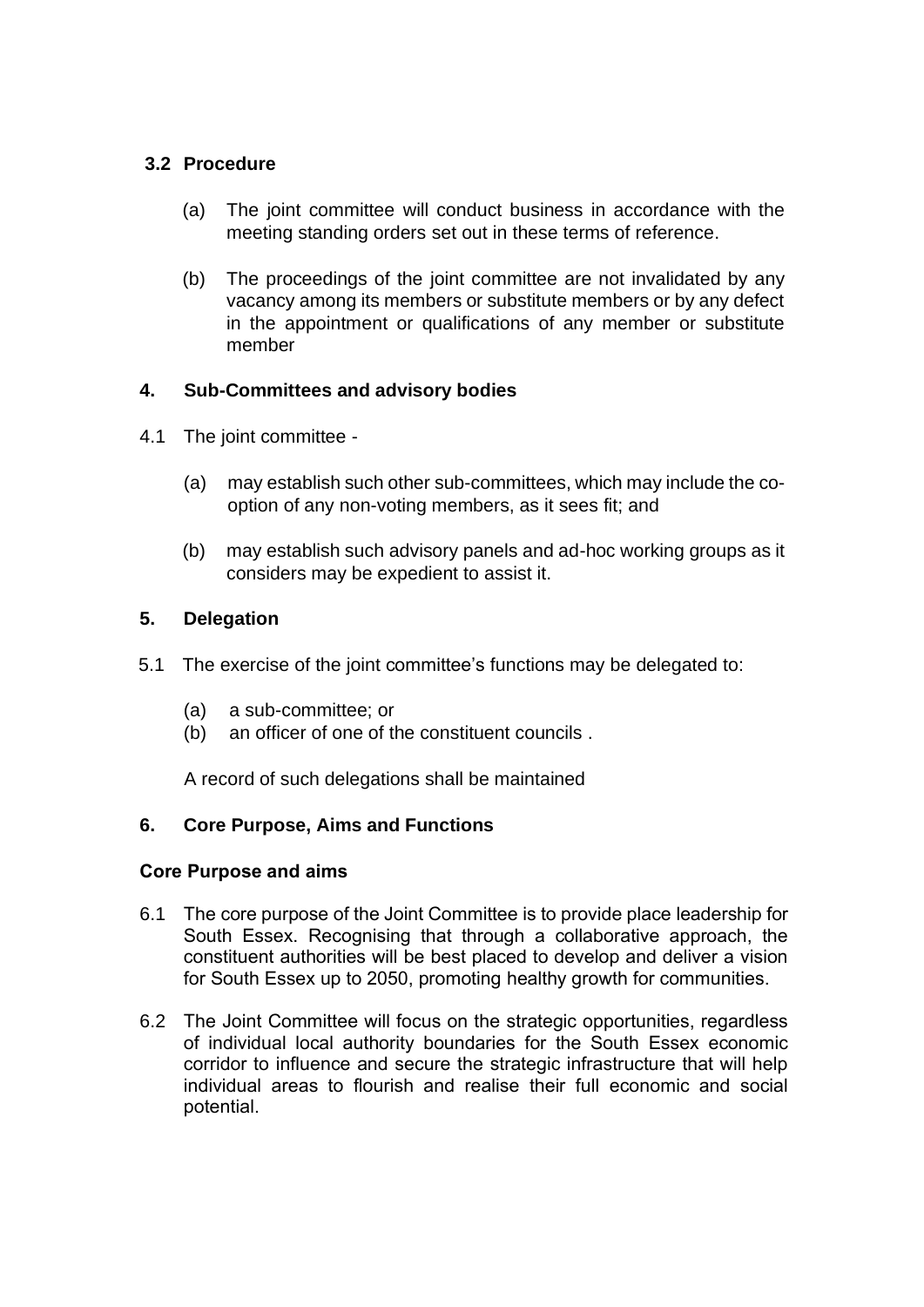- 6.3 The primary aims of Joint Committee will be to**:**
	- Provide place leadership;
	- Open up spaces for housing, business and leisure development by developing a spatial strategy;
	- Transform transport connectivity;
	- Support the sectors of industrial opportunity;
	- Shape local labour & skill markets;
	- Create a fully digitally-enabled place;
	- Secure a sustainable energy supply;
	- Influence and secure funding for necessary strategic infrastructure; and
	- Work with and provide a voice for South Essex working with the Thames Estuary Growth Board.

#### **Principles of collaboration**

- 6.4 Collaboration will be focused on three key areas:
	- Tackling problems we can't solve individually
	- Creating collective scale and impact
	- Providing the place leadership to promote and sell the 'South Essex' proposition

#### **Specific Functions**

- 6.5 The functions of the joint committee are as follows:
	- a. Provide oversight and direction of programmes of work aligned to the core purpose and aims of the joint committee set out above.
	- b. Commissioning and co-ordination of delivery of programmes, projects and development of policy against in accordance with the core purpose and aims of the joint committee and allocate resources accordingly
	- c. Submission of bids for funding to Central Government and other bodies as considered appropriate to deliver the vision and objectives, subject to the advice and approval of the Chief Financial (S151) Officer of the accountable body.
	- d. Provide oversight and direction associated with the Joint Strategic Plan and approve any strategic planning framework proposals for consideration by individual local authorities
	- e. Management and oversight of expenditure and activity associated with funding received from Government and other sources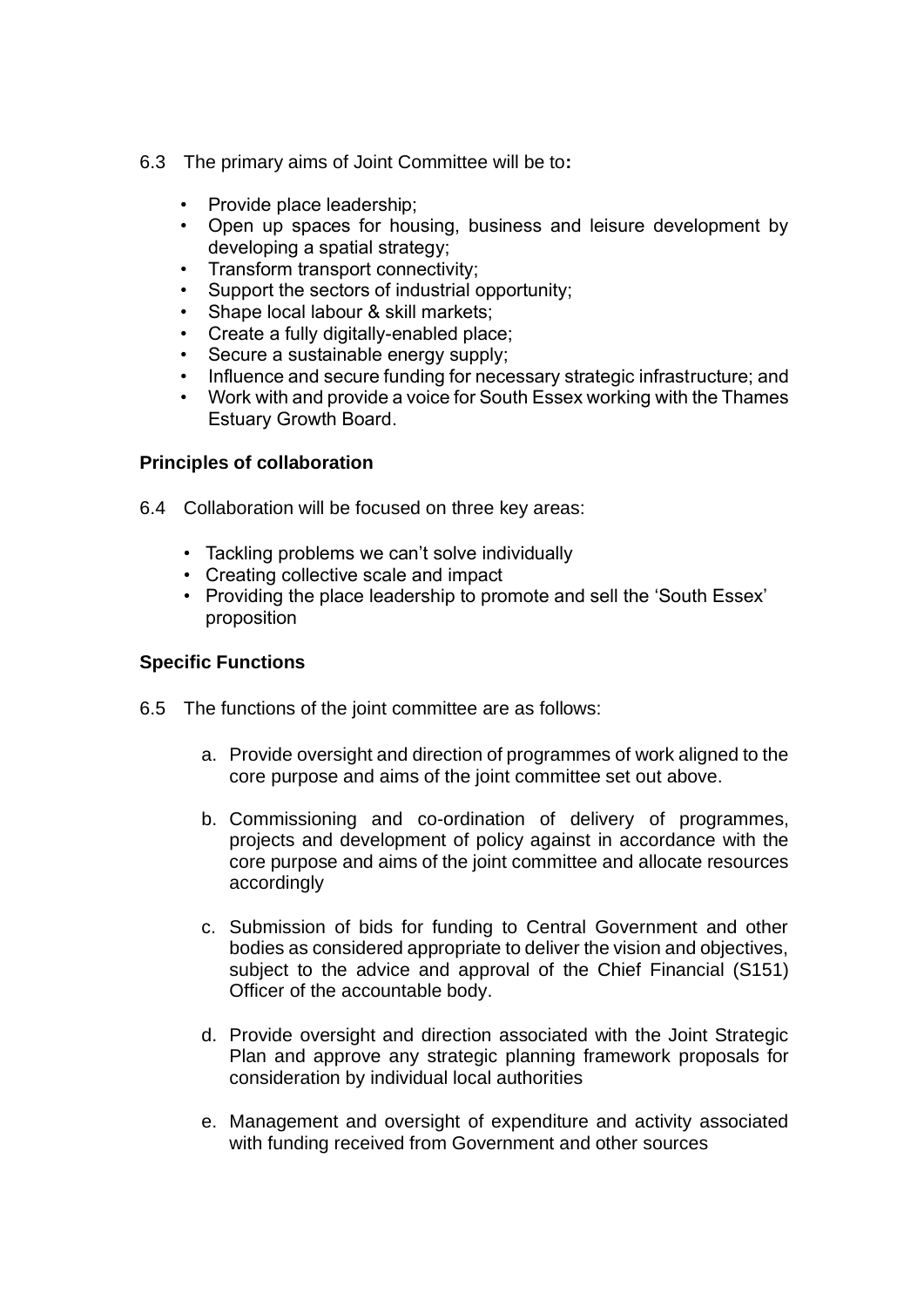- f. Agree the level of financial contributions requested from each local authority as a member of the joint committee to support its work
- g. Ensure effective relationships and collaboration as necessary to achieve ASELA's vision, with Central Government and other regional and national bodies including the South East Local Enterprise Partnership and Opportunity South Essex.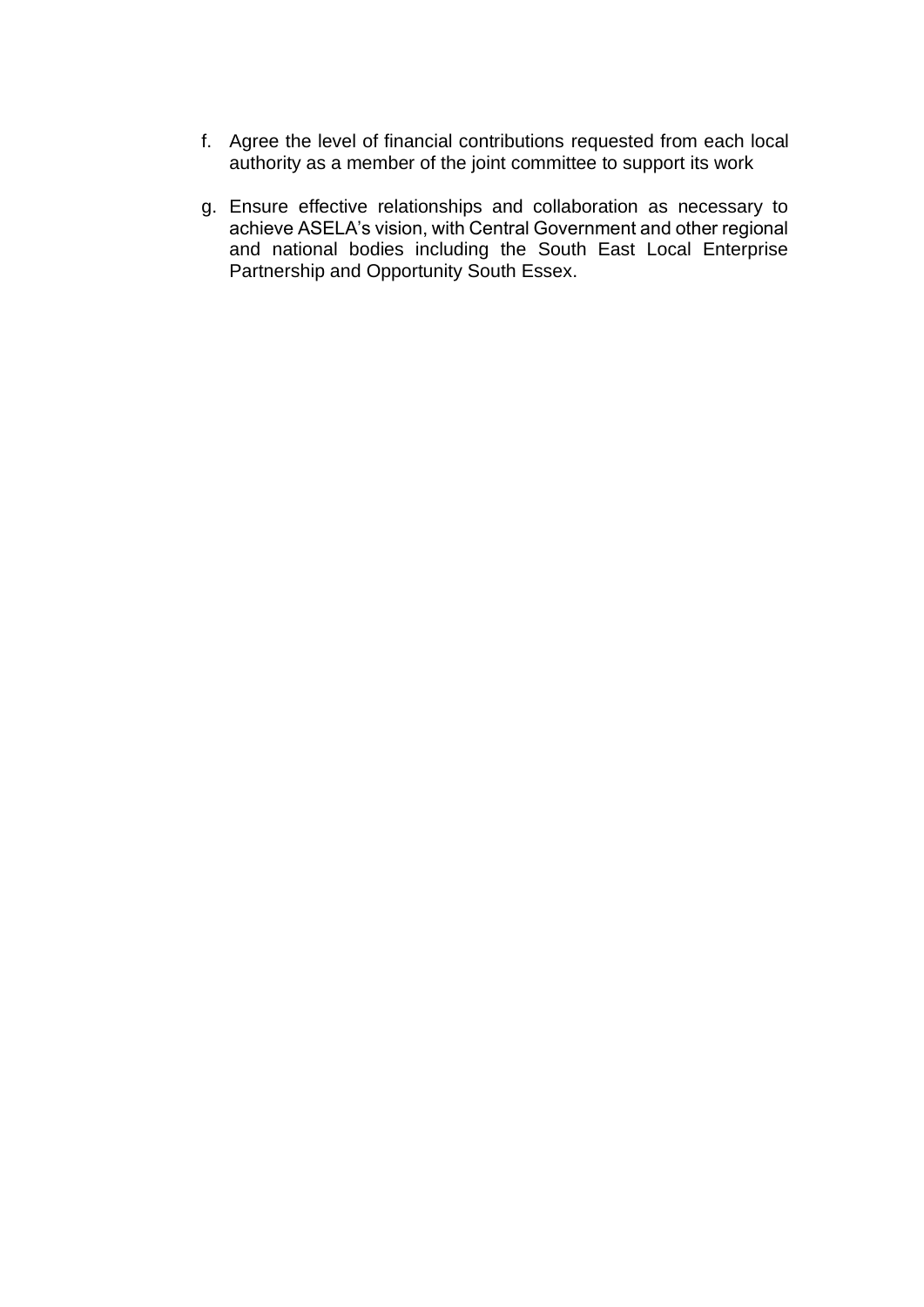## **MEETINGS STANDING ORDERS**

#### **1. Interpretation, Suspension and Chair's Ruling**

- 1.1 These Standing Orders apply to meetings of the joint committee, and where appropriate, to meetings of any sub-committees. Any reference to committee in these Standing Orders also refers to sub-committees.
- 1.5 The ruling of the Chair on the interpretation of these Standing Orders in relation to all questions of order and matters arising in debate shall be final.

## **2. Revisions to Standing Orders**

2.1 Standing Orders may be changed by the joint committee, which will be subject to a unanimous vote, either at the Annual Meeting or by a motion on notice made at a meeting of the joint committee.

## **3. Chairing of Meetings**

- 3.1 The Chair shall chair all meetings of the joint committee whenever he or she is present.
- 3.2 In the absence of the Chair and Vice-Chair, the meeting shall appoint another member to chair the meeting.
- 3.3 The expectation of constituent councils is that the Chair (or the Vice Chair or any other Member presiding in the absence of the Chair or Vice Chair) shall not exercise a casting vote on any issue.

#### **4. Meetings**

- 4.1 The Annual Meeting of the joint committee shall be held annually in June on a date and at a time following the annual meetings of all 'Constituent Councils'
- 4.2 Ordinary meetings of committee for the transaction of general business shall be held on such dates and at such times as the committee shall determine.
- 4.3 All meetings of the committee shall be open to the public (including the press) except to the extent that they are excluded whether during the whole or part of the proceedings either:
	- (a) In accordance with Section 100A(2) of the Local Government Act 1972; or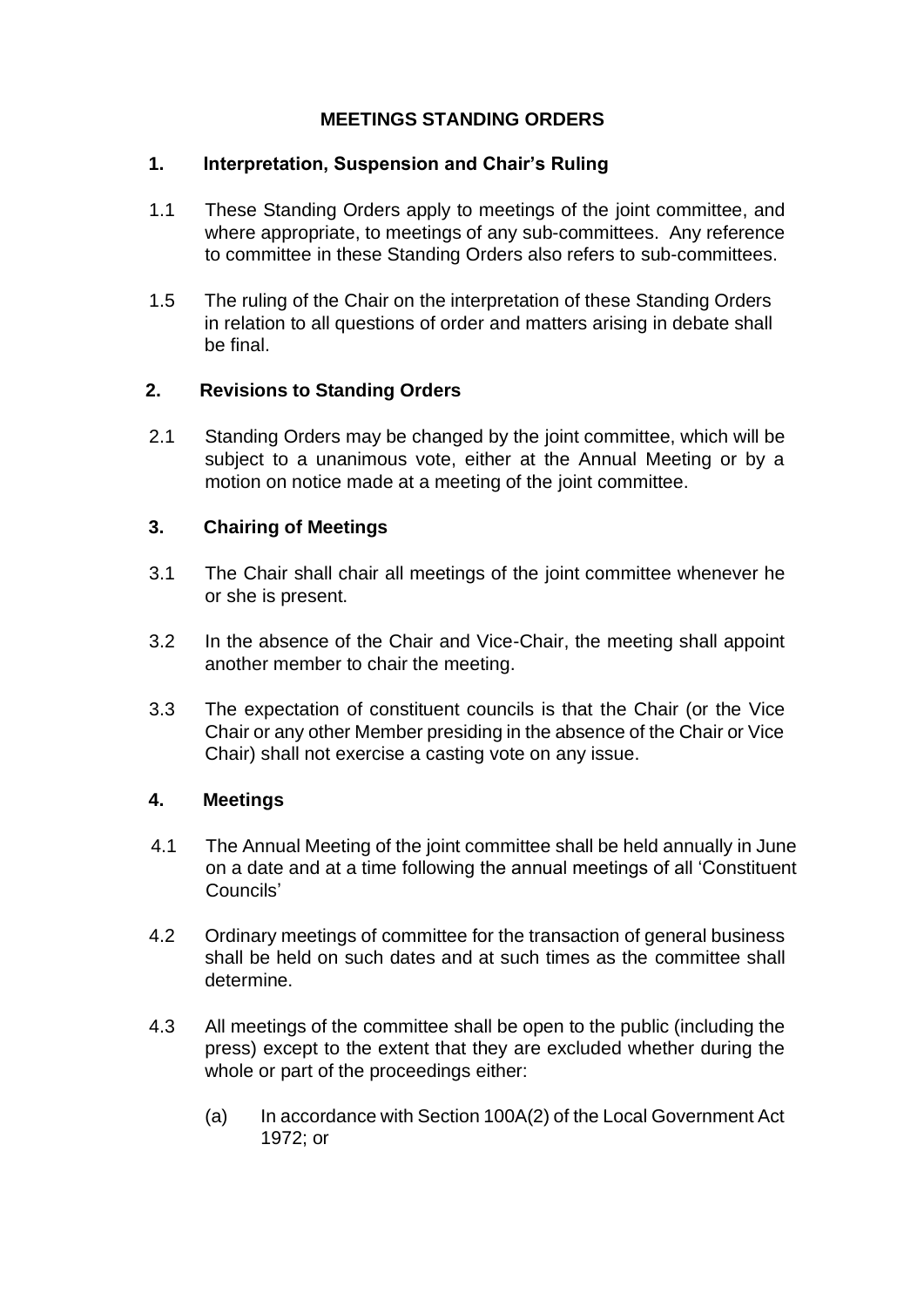(b) By resolution passed to exclude the public on the grounds that it is likely, in view of the nature of the proceedings, that if members of the public were present there would be disclosure to them of exempt information as defined in Section 101 of the Local Government Act 1972. Any such Resolution shall identify the proceedings or the part of the proceedings to which it applies and state the description, in terms of Schedule12A to the Local Government Act 1972 of the exempt information giving rise to the exclusion of the public.

## **5. Notice of Meetings**

- 5.1 At least five clear working days before a meeting of a committee:
	- (a) notice of the time and place of the intended meeting shall be published;
	- (b) a summons to attend the meeting, specifying an agenda for the meeting, shall be sent to all Members of the joint committee by electronic mail.
	- 5.2 Lack of service on a member of the committee of the summons shall not affect the validity of a meeting of the committee.
	- 5.3 Each constituent authority shall ensure a link from their own website to information regarding meetings of ASELA and copies of agendas and minutes.

#### **6. Meeting Agendas**

- 6.1 The Chair of the Joint Committee will decide upon the agenda for the meetings. The Chair may put on the agenda of any meeting any matter which the Chair wishes.
- 6.2 Any Member of the committee may require that an item is placed on the agenda of the next available meeting of the committee for consideration.
- 6.3 Any item proposed to be included on the agenda for any meeting of the committee in accordance with sub-paragraph 6.2 above, which is not submitted in writing before 7 working days of the meeting, shall not be included on the agenda for that meeting unless it is agreed by the Chair. In this case the amended agenda for the meeting will state the reason for the late acceptance of any such item.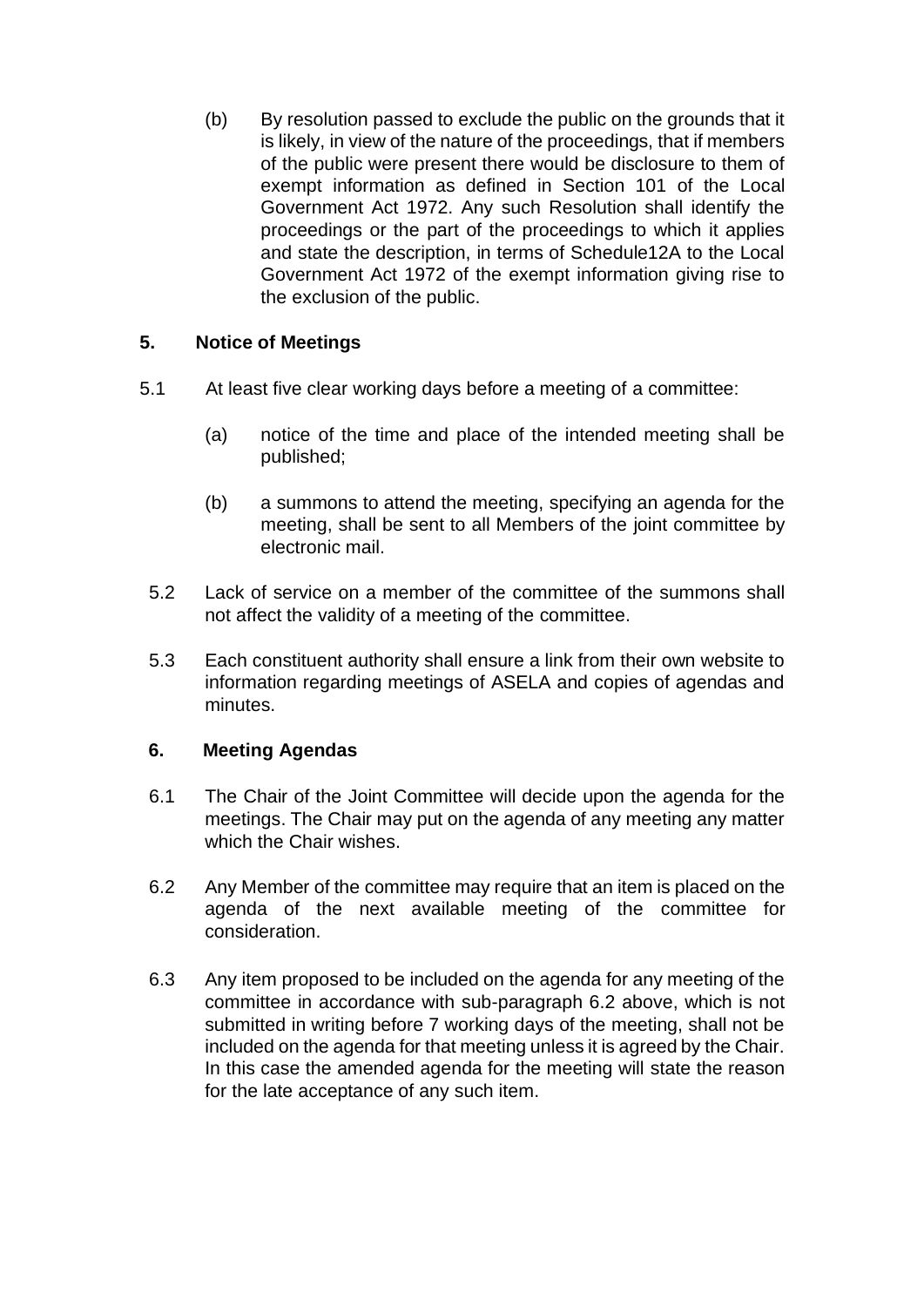6.4 The agenda for each meeting of the committee shall set out the items of business requested by Members (if any) in the order in which they have been received, unless the Member concerned has given notice prior to the issue of the agenda, for it to be withdrawn. If the Member concerned is not present at the meeting when an item of which they have given notice comes up for discussion, this item shall, unless the committee decides otherwise, be treated as withdrawn.

## **7. Access to Information**

7.1 Access to agenda, reports and associated documents in respect of a meeting of the committee are as determined by Part VA of the Local Government Act 1972 (Access to Meetings and Documents of Certain Authorities, Committees and Sub-Committees).

## **8. Quorum**

- 8.1 No business shall be transacted at any meeting of a committee unless at least half of the Members or substitute members appointed by the constituent councils are present.
- 8.2 If at the time for which a meeting is called, and for 15 minutes thereafter, a quorum is not present, then no meeting shall take place.
- 8.3 If during any meeting of the committee the Chair, after counting the number of Members present, declares that there is not a quorum present, the meeting shall stand adjourned to a time fixed by the Chair. If there is no quorum and the Chair does not fix a time for the reconvened meeting, the meeting shall stand adjourned to the next ordinary meeting of the committee.

## **9. Order of Business**

- 9.1 At every meeting of the committee the order of business shall be to select a person to preside if the Chair or Vice-Chair are absent and thereafter shall be in accordance with the order specified in the agenda for the meeting, except that such order may be varied -
	- (a) by the Chair at his/her discretion; or
	- (b) on a request agreed by the committee
- 9.2 The Chair may bring before the committee at their discretion any matter that they consider appropriate to bring before the committee as a matter of urgency.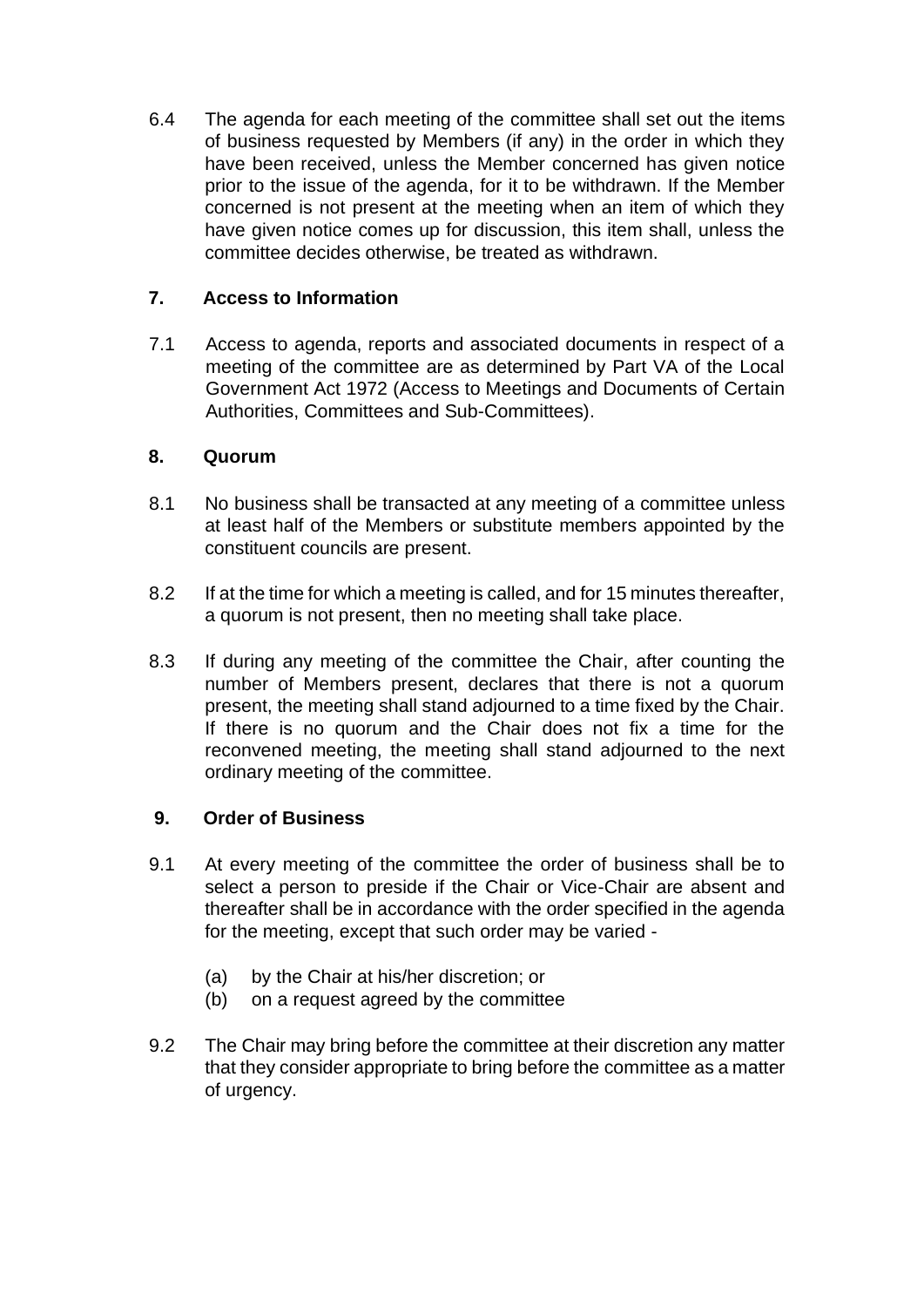## **10. Standing Orders of Debate**

10.1 The Chair shall decide all questions of order and any ruling by the Chair upon such questions and the interpretation of these Standing Orders of Procedure and upon matters rising in debate shall be final and shall not be open to discussion.

## **11. Voting**

- 11.1 Subject to sub-paragraph 11.6, any matters that are to be decided by the committee are to be decided by a majority of the members present and voting on that matter at a meeting of the committee, such majority to include substitute members, acting in place of members.
- 11.2 Each member appointed according to the provisions in paragraph 1, or a substitute member acting in that member's place, and the Chair, or the Vice-Chair acting in his or her place is to have one vote and the constituent councils intend that no member or substitute member shall exercise a casting vote.
- 11.3 If a vote is tied on any matter and no casting vote is exercised it shall be deemed not to have been carried.
- 11.4 Whenever a vote is taken at meetings it shall be by a show of hands. On the requisition of any member, supported by one other Member who signifies their support, and before the vote is taken, the voting on any question shall be recorded so as to show whether each Member present gave their vote for or against that question or abstained from voting.
- 11.5 A Member, or Substitute Member acting in that Member's place may demand that his/her vote be recorded in the Minutes of the meeting.
- 11.6 A decision on a question relating to a matter that is in the preserve of a specific local authority shall require the support and agreement of that specific authority.

#### **12. Conduct**

12.2 In the event of general disturbance, which in the opinion of the Chair, renders the due and orderly dispatch of business impossible the Chair, in addition to any other power vested in the Chair may, without question put, adjourn the meeting of the committee for such period as the Chair considers expedient.